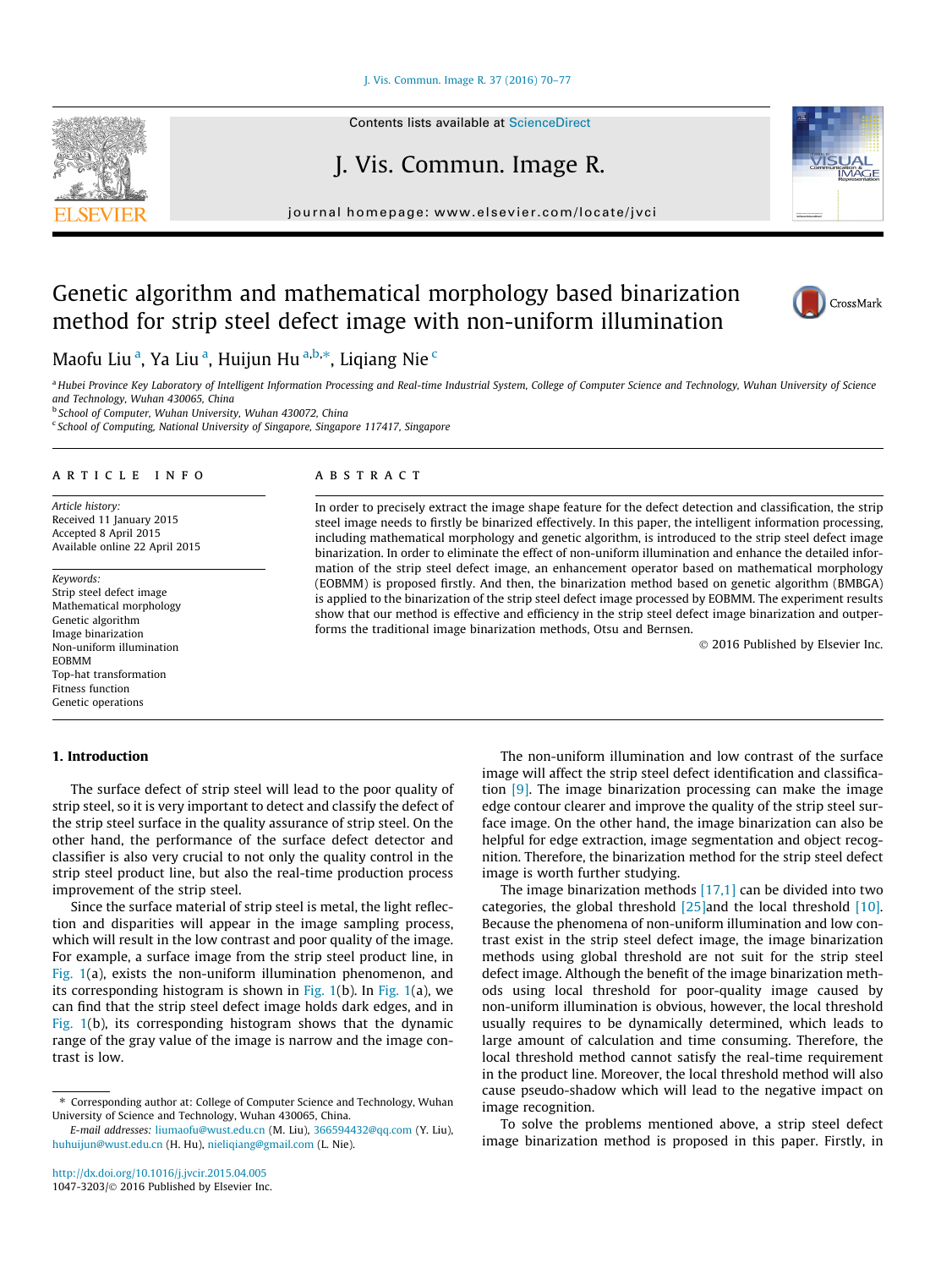<span id="page-1-0"></span>

Fig. 1. A surface image and its corresponding histogram.

order to enhance the strip steel defect image and reduce the effect of non-uniform illumination, an enhancement operator based on mathematical morphology (EOBMM) is put forward. And then, the binarization method based on genetic algorithm (BMBGA) is proposed and used to binarize the image after the EOBMM processing.

The remainder of this paper is organized as follows. Section 2 reviews related work. Section [3](#page--1-0) discusses the enhancement operator based on mathematical morphology. Section [4](#page--1-0) proposes the binarization method based on genetic algorithm. Section [5](#page--1-0) then presents experiments and discussions. Finally, Section [6](#page--1-0) concludes the paper.

### 2. Related work

In this section, we will briefly discuss the related work on image binarization, including the strip steel defect image binarization. The image binarization has recently been paid more attentions. Yoshida and Tanaka [\[24\]](#page--1-0) proposed a binarization method, in which fractal dimension was used to evaluate the fitness of binarized image locally and globally to decide the threshold value, for crack detection in road surface image. Su et al. [\[21\]](#page--1-0) put forward a novel document image binarization technique by using adaptive image contrast which is a combination of the local image contrast and the local image gradient. An active contour based binarization method for document image was presented by Hadjadj et al. [\[6\].](#page--1-0) Zhang et al. [\[31,32\]](#page--1-0) presented a weakly-supervised image segmentation algorithm that learns the distribution of spatially structural superpixel sets from image-level labels. In addition, Liu et al. [\[13\]](#page--1-0) put forward an adaptively iterative method of document image binarization which began by defining a filter window length with initialized stroke width, and then transformed the document image into a feature space with Gaussian kerneled Bhattacharyya distance and set up a threshold with Ostu's method to temporarily binarize the image, and it used the stroke width extracted from the newly obtained image to update the filter window length until the iteration convergent. The binarization for strip steel defect image has also been paid more attentions. Yishu and Dewei [\[22\]](#page--1-0) provided a novel segmentation model based on convex active for strip steel defects image. Yongmin et al. [\[23\]](#page--1-0) presented a method in which excess entropy and fuzzy set theory were used to segment steel strip surface defectation.

Mathematical morphology [\[5,2\]](#page--1-0) describes the essential shape morphological characteristics of the image through a series of operators using a certain form structural elements. Zana and Klein [\[26\]](#page--1-0) presented an image segmentation algorithm based on mathematical morphology and curvature evaluation for the detection of vessel-like patterns. Koli et al. [\[12\]](#page--1-0) put forward automatic blood vessel segmentation in retinal image based on mathematical morphology. The basic operators of mathematical morphology include erosion, dilation, opening and closing. In this paper, a kind of typical mathematical morphology operation, Top-hat transformation [\[3\],](#page--1-0) is designed and used to enhance the strip steel defect image and reduce the effect of non-uniform illumination.

Machine learning [\[27,28\]](#page--1-0) intends to make computer simulate and evolve human behaviors based on different types of empirical data. The machine learning methods can be divided into several types according to their mechanism, including supervised, unsupervised, semi-supervised, weakly supervised [\[29,30\]](#page--1-0) and so on. The machine learning methods can be used to not only the image classification problem [\[27–30\]](#page--1-0) but also the image binarization problem, mainly determining the threshold value. Heess et al. [\[8\]](#page--1-0) introduced weakly supervised to image segmentation and proposed an extension of the Restricted Boltzmann Machine (RBM) allowing the joint shape and appearance of foreground objects in cluttered images to be modeled independently of the background. A new weakly supervised image segmentation model, focusing on learning the semantic associations between superpixel sets, was proposed by Zhang et al. [\[31,32\]](#page--1-0). In fact, the genetic algorithm [\[7\]](#page--1-0), another kind of typical machine learning method, has recently been applied in image processing. Paulinas and Usinskas [\[15\]](#page--1-0) gave a survey of genetic algorithms applications for image enhancement and segmentation and this survey drove the conclusion that the constant improvement of genetic algorithm would definitely help to solve various complex image processing tasks in the future. A determining optimal filters for binarization of degraded characters in color using genetic algorithms was proposed by Kohmura and